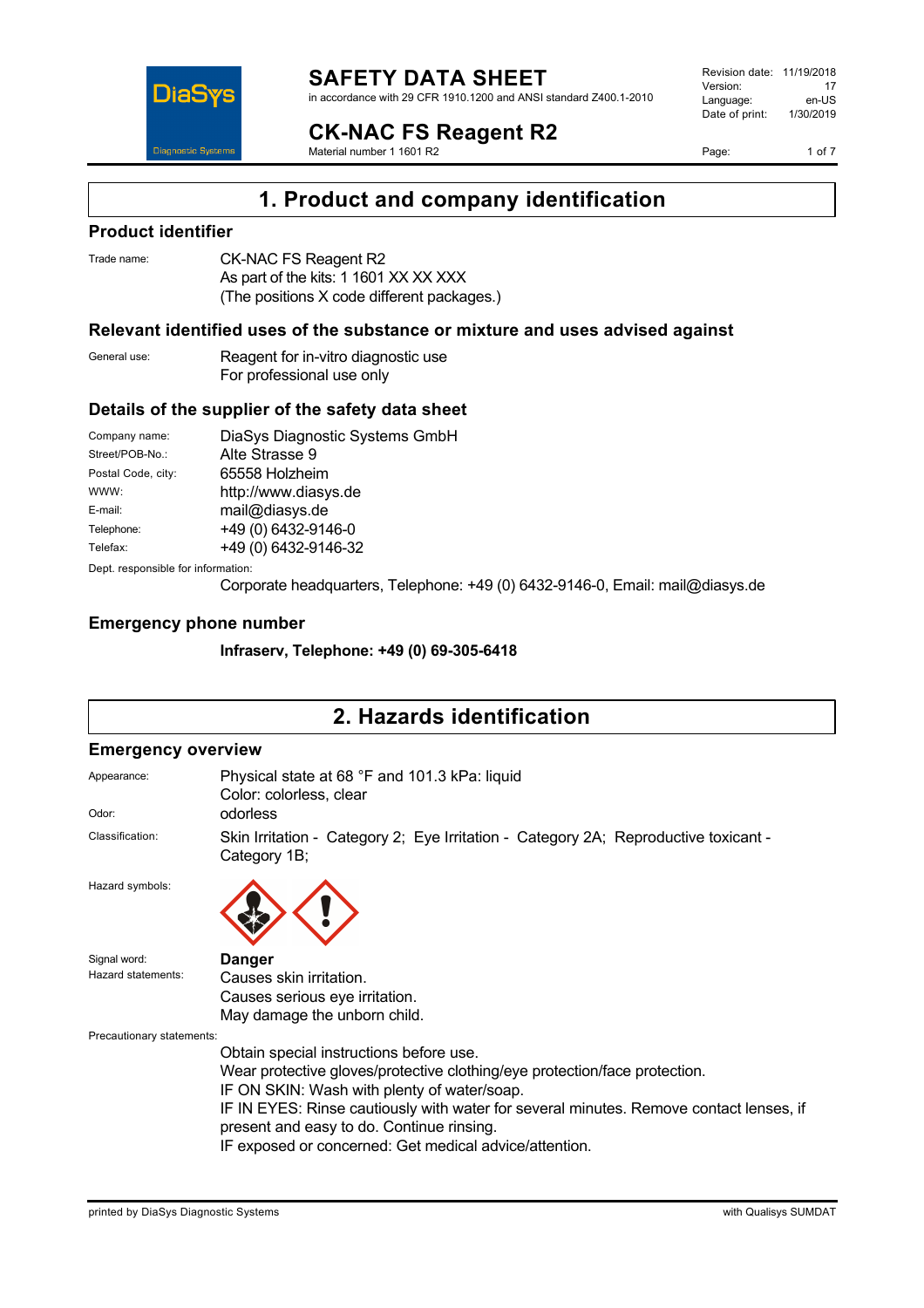in accordance with 29 CFR 1910.1200 and ANSI standard Z400.1-2010

#### **CK-NAC FS Reagent R2** Material number 1 1601 R2

Revision date: 11/19/2018 Version: 17<br>Language: en-LIS Language: en-US<br>Date of print: 1/30/2019  $Date$  of print:



### **Regulatory status**

This material is considered hazardous by the U.S. OSHA Hazard Communication Standard (29 CFR 1910.1200) and SIMDUT in Canada.

### **Hazards not otherwise classified**

see section 11: Toxicological information

# **3. Composition / Information on ingredients**

Chemical characterization: Aqueous solution, contains phosphates

Relevant ingredients:

| CAS No.                | Designation Content |       | Classification                                                                                            |
|------------------------|---------------------|-------|-----------------------------------------------------------------------------------------------------------|
| <b>CAS</b><br>288-32-4 | Imidazole           | $2\%$ | Acute Toxicity - oral - Category 4. Skin Corrosion -<br>Category 1C. Reproductive toxicant - Category 1B. |

Additional information: Contains Sodium azide (0.95 g/L) as preservative.

|                         | 4. First aid measures                                                                                                                                                                                                                                 |
|-------------------------|-------------------------------------------------------------------------------------------------------------------------------------------------------------------------------------------------------------------------------------------------------|
| General information:    | First aider: Pay attention to self-protection! Take off contaminated clothing and wash it<br>before reuse. If medical advice is needed, have product container or label at hand.                                                                      |
| In case of inhalation:  | Provide fresh air. Seek medical attention.                                                                                                                                                                                                            |
| Following skin contact: | Remove residues with water. In case of skin irritation, consult a physician.                                                                                                                                                                          |
| After eye contact:      | Immediately flush eyes with plenty of flowing water for 10 to 15 minutes holding eyelids<br>apart. Remove contact lenses, if present and easy to do. Continue rinsing. Subsequently<br>seek the immediate attention of an ophthalmologist.            |
| After swallowing:       | Rinse mouth thoroughly with water. Do not induce vomiting without medical advice. Have<br>victim drink large quantities of water, with active charcoal if possible. Never give anything<br>by mouth to an unconscious person. Seek medical attention. |

#### **Most important symptoms/effects, acute and delayed**

Causes skin irritation. Causes serious eye irritation.

### **Information to physician**

Treat symptomatically.

# **5. Fire fighting measures**

Flash point/flash point range:

not combustible

Auto-ignition temperature: No data available

Suitable extinguishing media:

Product is non-combustible. Extinguishing materials should therefore be selected according to surroundings.

### **Specific hazards arising from the chemical**

In case of fire may be liberated: Nitrogen oxides (NOx), phosphorus oxides, carbon monoxide and carbon dioxide.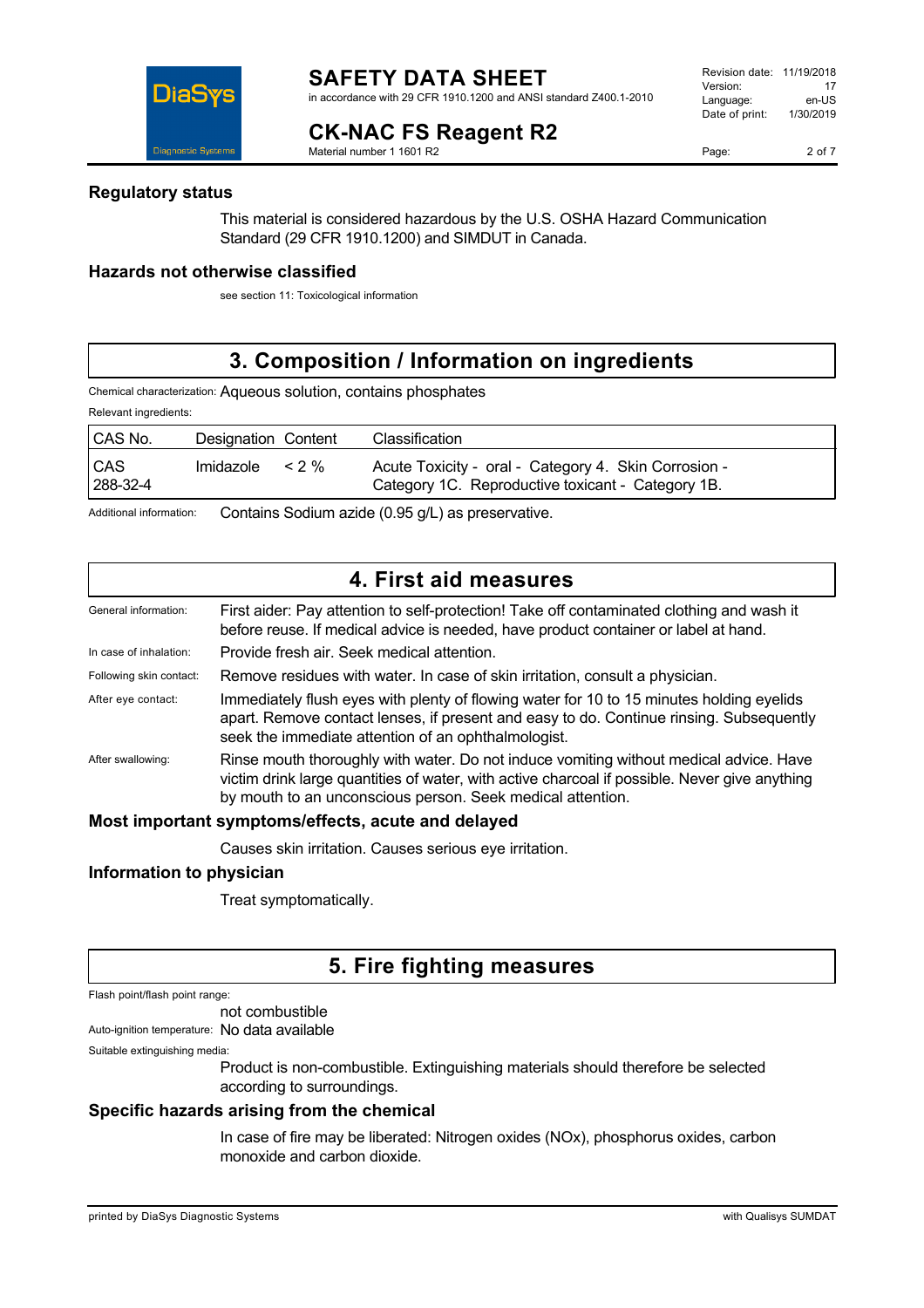

# **SAFETY DATA SHEET**

in accordance with 29 CFR 1910.1200 and ANSI standard Z400.1-2010

# **CK-NAC FS Reagent R2**

Revision date: 11/19/2018 Version: 17<br>Language: en-LIS Language: en-US<br>Date of print: 1/30/2019  $Date$  of print:

Material number 1 1601 R2

Page: 3 of 7

Protective equipment and precautions for firefighters:

Wear a self-contained breathing apparatus and chemical protective clothing.

Environmental precautions:

Additional information: Do not allow fire water to penetrate into surface or ground water.

### **6. Accidental release measures**

Personal precautions: Avoid exposure. Avoid contact with skin and eyes. Wear appropriate protective equipment. Provide adequate ventilation. Do not breathe vapors. Take off contaminated clothing and wash it before reuse. Keep unprotected people away.

Do not allow to penetrate into soil, waterbodies or drains. Methods for clean-up: Soak up with absorbent materials such as sand, siliceus earth, acid- or universal binder. Store in special closed containers and dispose of according to ordinance. Wash spill area with plenty of water.

### **7. Handling and storage**

### **Handling**

Advices on safe handling: Obtain special instructions before use. Avoid contact with skin and eyes. Provide adequate ventilation, and local exhaust as needed. Wear appropriate protective equipment. Keep all containers, equipment and working place clean. Take off contaminated clothing and wash it before reuse. Do not eat, drink or smoke when using this product. Wash hands before breaks and after work. Have eye wash bottle or eye rinse ready at work place.

#### **Storage**

Requirements for storerooms and containers:

Keep containers tightly closed and at a temperature between 35.6 °F and 46.4 °F. Protect from light.

Hints on joint storage: Do not store together with acids or alkalis.

Keep away from food, drink and animal feedingstuffs.

# **8. Exposure controls / personal protection**

### **Engineering controls**

Provide good ventilation and/or an exhaust system in the work area. See also information in chapter 7, section storage.

### **Personal protection equipment (PPE)**

| Eye/face protection     | Tightly sealed goggles according to OSHA Standard - 29 CFR: 1910.133 or ANSI<br>Z87.1-2010.                                                                                                                                     |
|-------------------------|---------------------------------------------------------------------------------------------------------------------------------------------------------------------------------------------------------------------------------|
| Skin protection         | Wear suitable protective clothing.                                                                                                                                                                                              |
|                         | Protective gloves according to OSHA Standard - 29 CFR: 1910.138.<br>Glove material: Nitrile rubber<br>Breakthrough time: >480 min.<br>Observe glove manufacturer's instructions concerning penetrability and breakthrough time. |
| Respiratory protection: | Provide adequate ventilation.                                                                                                                                                                                                   |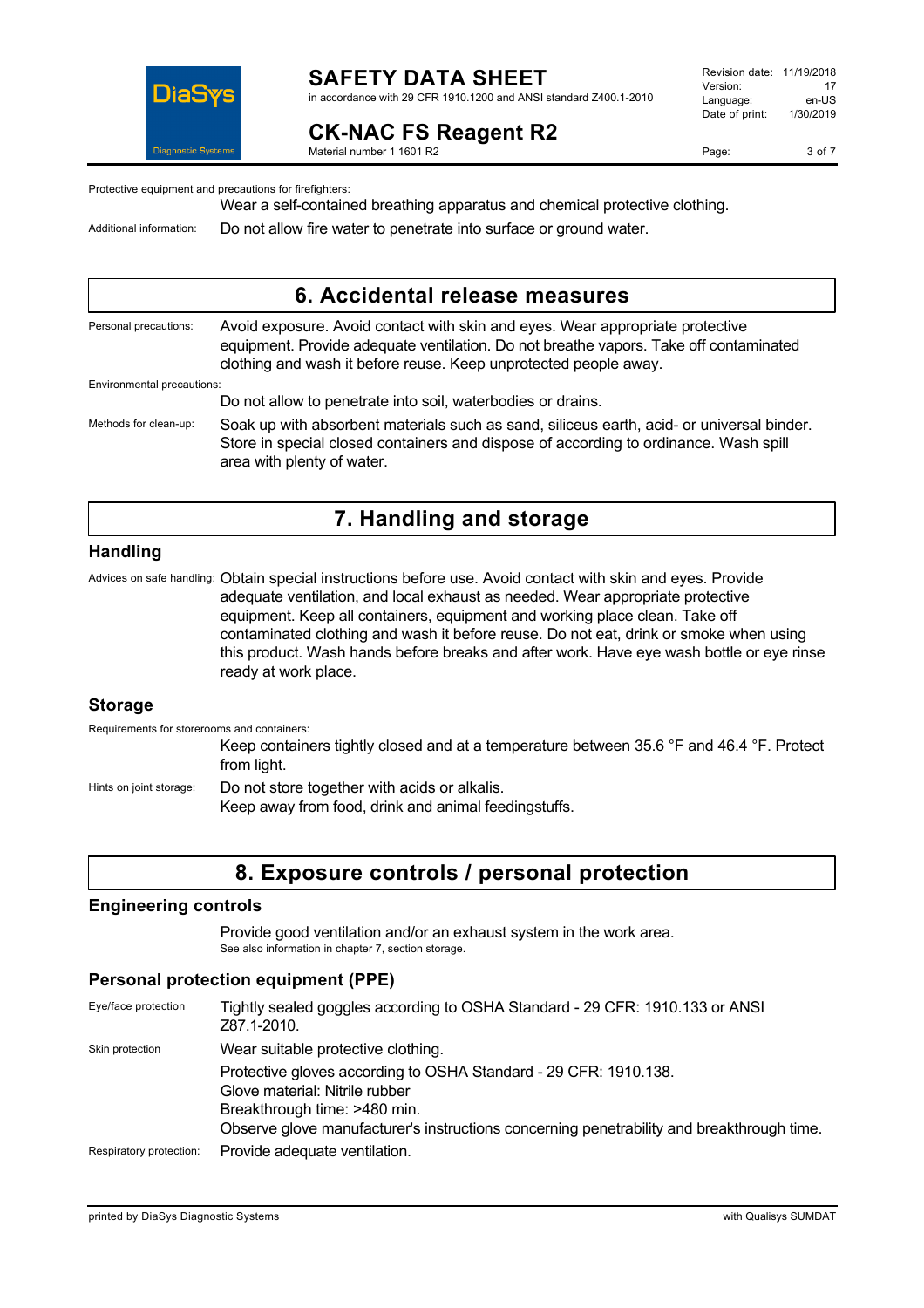

# **SAFETY DATA SHEET**

in accordance with 29 CFR 1910.1200 and ANSI standard Z400.1-2010

## **CK-NAC FS Reagent R2**

Material number 1 1601 R2

| Revision date: | 11/19/2018 |
|----------------|------------|
| Version:       | 17         |
| Language:      | en-US      |
| Date of print: | 1/30/2019  |
|                |            |

Page: 4 of 7

General hygiene considerations:

Obtain special instructions before use. Do not breathe vapors. Avoid contact with skin, eyes, and clothing. Take off contaminated clothing and wash it before reuse. Do not eat, drink or smoke when using this product. Wash hands before breaks and after work. Have eye wash bottle or eye rinse ready at work place.

## **9. Physical and chemical properties**

### **Information on basic physical and chemical properties**

| Appearance:                              | Physical state at 68 °F and 101.3 kPa: liquid<br>Color: colorless, clear |
|------------------------------------------|--------------------------------------------------------------------------|
| Odor:                                    | odorless                                                                 |
| Odor threshold:                          | No data available                                                        |
| pH value:                                | at $77 °F: 9.0$                                                          |
| Melting point/freezing point:            | No data available                                                        |
| Initial boiling point and boiling range: | No data available                                                        |
| Flash point/flash point range:           | not combustible                                                          |
| Evaporation rate:                        | No data available.                                                       |
| Flammability:                            | No data available                                                        |
| Explosion limits:                        | No data available                                                        |
| Vapor pressure:                          | No data available                                                        |
| Vapor density:                           | No data available                                                        |
| Density:                                 | at 68 °F: 1.039 g/mL                                                     |
| Water solubility:                        | completely miscible                                                      |
| Partition coefficient: n-octanol/water:  | No data available                                                        |
| Auto-ignition temperature:               | No data available                                                        |
| Thermal decomposition:                   | No data available                                                        |
| Additional information:                  | No data available                                                        |
|                                          |                                                                          |

### **10. Stability and reactivity**

| Reactivity:                        | No data available                                                                              |  |
|------------------------------------|------------------------------------------------------------------------------------------------|--|
| Chemical stability:                | Stable under recommended storage conditions.                                                   |  |
| Possibility of hazardous reactions | No hazardous reactions known.                                                                  |  |
| Conditions to avoid:               | Protect against heat /sun rays. Protect from frost.                                            |  |
| Incompatible materials:            | Acids, alkalis                                                                                 |  |
| Hazardous decomposition products:  | No hazardous decomposition products when regulations for storage and handling are<br>observed. |  |
| Thermal decomposition:             | No data available                                                                              |  |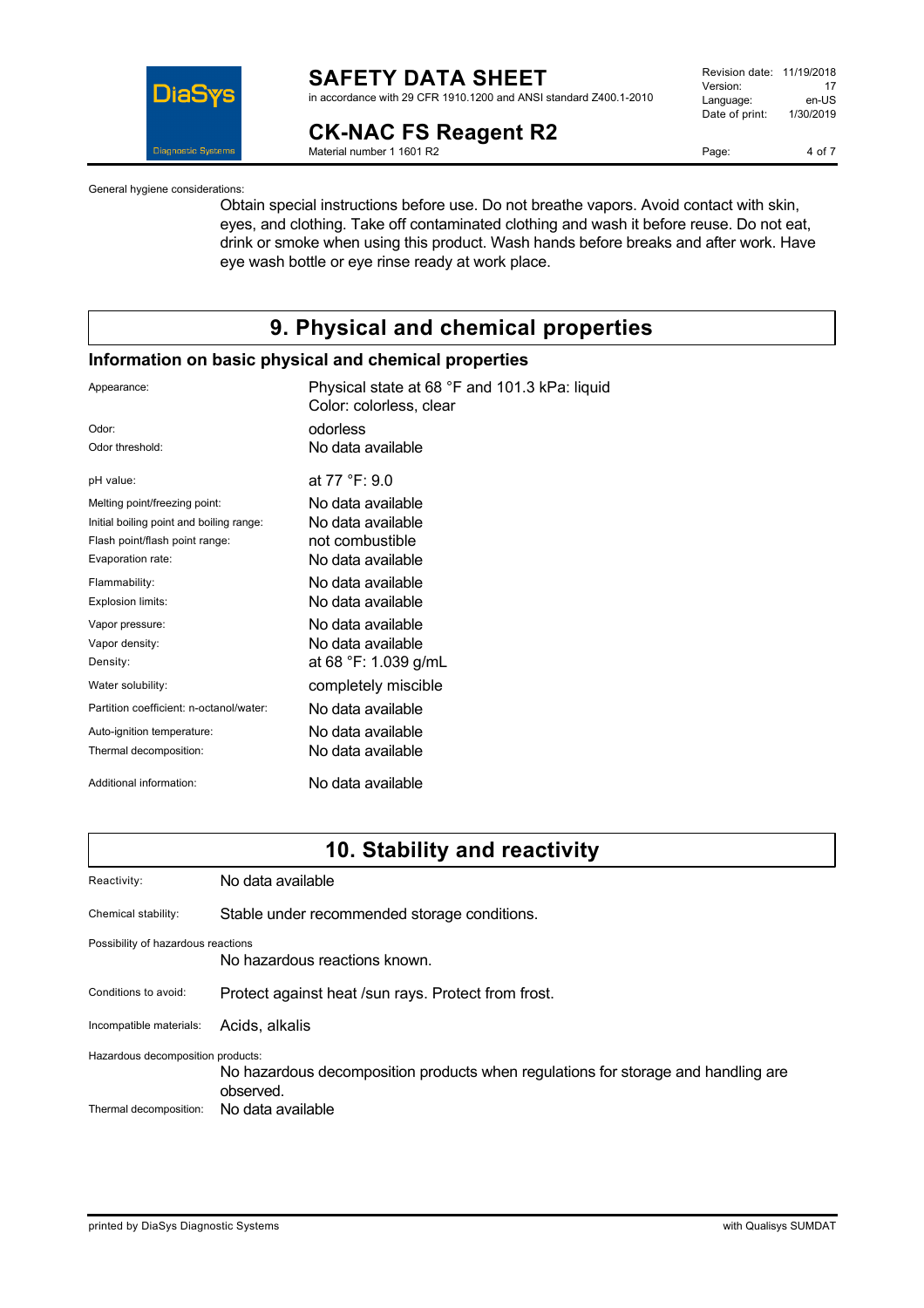

**CK-NAC FS Reagent R2**

Material number 1 1601 R2

Revision date: 11/19/2018 Version: 17<br>Language: en-US Language: en-US<br>Date of print: 1/30/2019  $Date$  of print:

Page: 5 of 7

**11. Toxicological information**

### **Toxicological tests**

| Toxicological effects: | The statements are derived from the properties of the single components. No toxicological<br>data is available for the product as such.<br>Acute toxicity (oral): Lack of data.                                                                   |
|------------------------|---------------------------------------------------------------------------------------------------------------------------------------------------------------------------------------------------------------------------------------------------|
|                        | Acute toxicity (dermal): Lack of data.                                                                                                                                                                                                            |
|                        | Acute toxicity (inhalative): Lack of data.                                                                                                                                                                                                        |
|                        | Skin corrosion/irritation: Skin Irritation - Category 2 = Causes skin irritation.                                                                                                                                                                 |
|                        | Serious eye damage/irritation: Eye Irritation - Category 2A = Causes serious eye irritation.                                                                                                                                                      |
|                        | Sensitisation to the respiratory tract: Lack of data.                                                                                                                                                                                             |
|                        | Skin sensitisation: Lack of data.                                                                                                                                                                                                                 |
|                        | Germ cell mutagenicity/Genotoxicity: Lack of data.                                                                                                                                                                                                |
|                        | Carcinogenicity: Lack of data.                                                                                                                                                                                                                    |
|                        | Reproductive toxicity: Reproductive toxicant -<br>Category $1B = May$ damage the unborn child.                                                                                                                                                    |
|                        | Effects on or via lactation: Lack of data.                                                                                                                                                                                                        |
|                        | Specific target organ toxicity (single exposure): Lack of data.                                                                                                                                                                                   |
|                        | Specific target organ toxicity (repeated exposure): Lack of data.                                                                                                                                                                                 |
|                        | Aspiration hazard: Lack of data.                                                                                                                                                                                                                  |
| Other information:     | Contains Sodium azide (0.95 g/L):<br>After resorption of toxic quantities: headache, dizziness, nausea, cough, vomiting,<br>spasms, breathing paralysis, CNS disorders, low blood pressure, cardiovascular failure,<br>unconsciousness, collapse. |
|                        | Information about Imidazole:<br>Reproduction toxicity: May damage the unborn child.                                                                                                                                                               |
| <b>Symptoms</b>        |                                                                                                                                                                                                                                                   |

After eye contact: Upon direct contact with eyes may cause burning, tearing, redness.

# **12. Ecological information**

#### **Ecotoxicity**

Aquatic toxicity: Contains phosphates: May contribute to the eutrophication of water supplies.

#### **Mobility in soil**

No data available

#### **Persistence and degradability**

Further details: No data available

### **Additional ecological information**

General information: Do not allow to enter into ground-water, surface water or drains.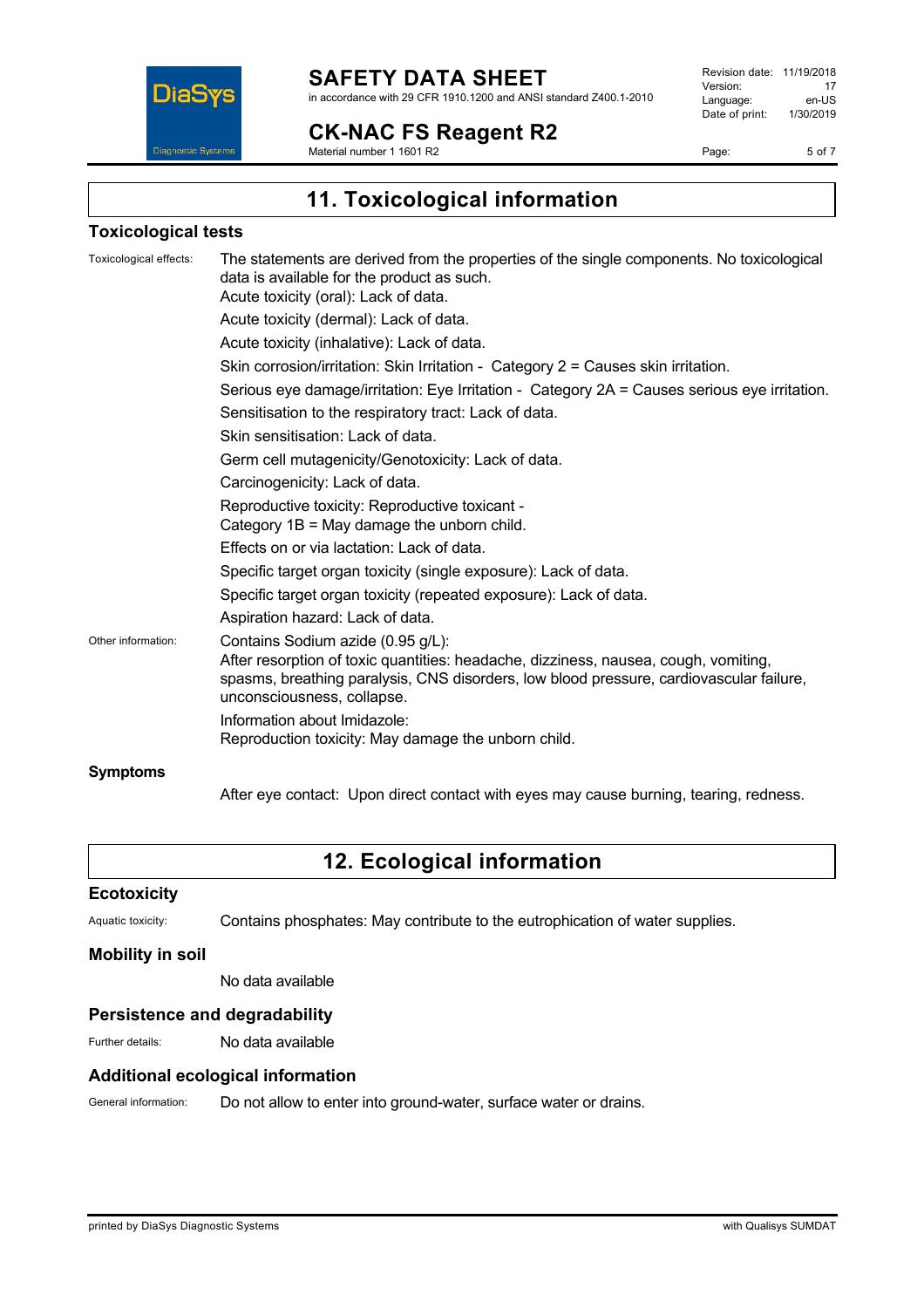

#### **SAFETY DATA SHEET** in accordance with 29 CFR 1910.1200 and ANSI standard Z400.1-2010

**CK-NAC FS Reagent R2**

Material number 1 1601 R2

Revision date: 11/19/2018 Version: 17<br>Language: en-LIS Language: en-US<br>Date of print: 1/30/2019  $Date$  of print:

Page: 6 of 7

# **13. Disposal considerations**

#### **Product**

Recommendation: Special waste. Dispose of waste according to applicable legislation.

#### **Contaminated packaging**

Recommendation: Dispose of waste according to applicable legislation. Non-contaminated packages may be recycled.

# **14. Transport information**

#### **USA: Department of Transportation (DOT)**

Proper shipping name: Not restricted

#### **Sea transport (IMDG)**

Proper shipping name: Not restricted Marine pollutant: no

#### **Air transport (IATA)**

Proper shipping name: Not restricted

#### **Further information**

No dangerous good in sense of these transport regulations.

### **15. Regulatory information**

#### **National regulations - U.S. Federal Regulations**

Imidazole: TSCA Inventory: listed TSCA HPVC: not listed

#### **National regulations - Great Britain**

Hazchem-Code:

### **16. Other information**



Contact person: see section 1: Dept. responsible for information